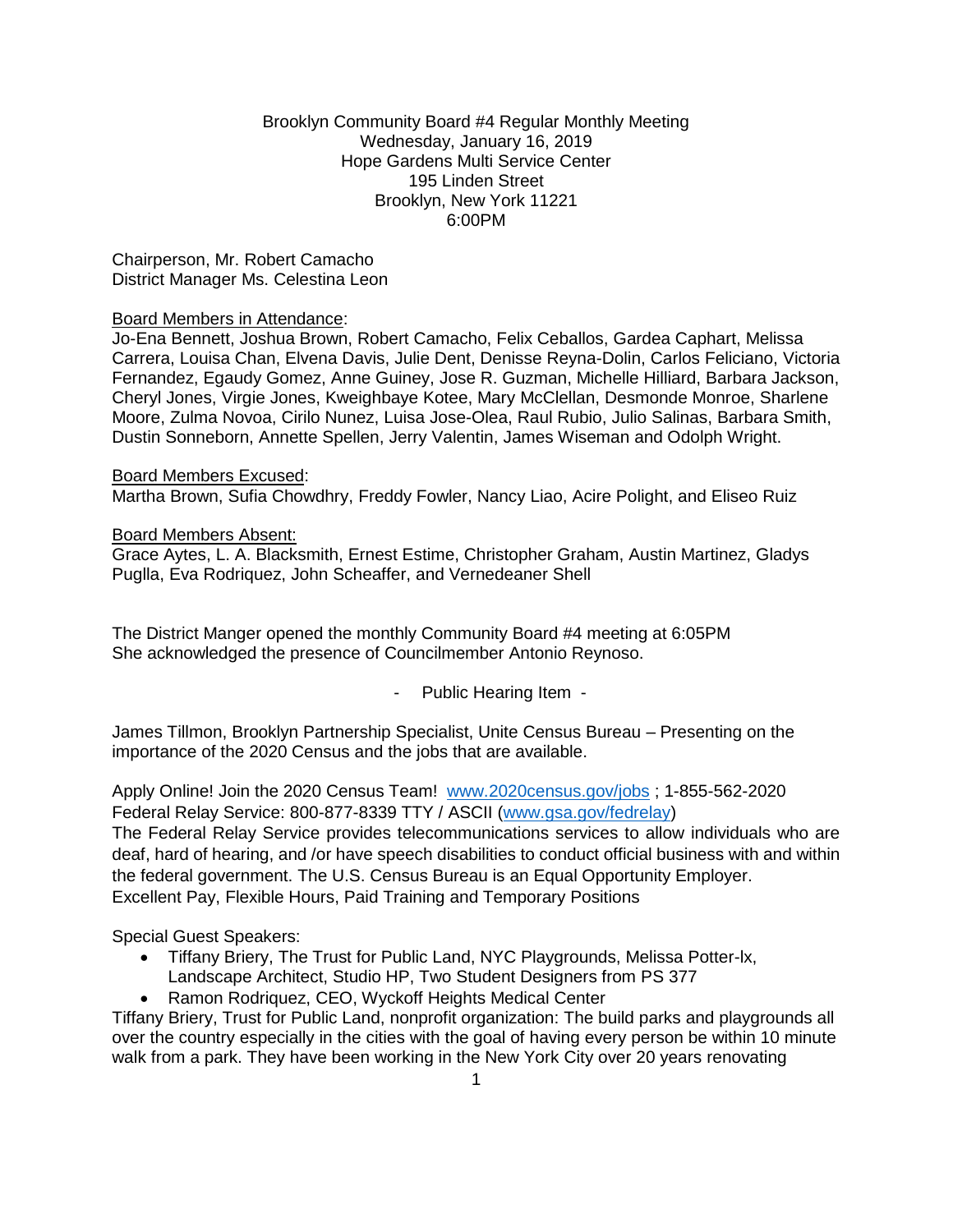school yards at public schools. They just opened their 201 school renovation with the nearest and newest project happening at PS 377.

Eric Hernandez is a student designer of the project. Ms. Briery asked him to describe what is going to take place.

Two parks will be merge together. Out of 4 designs 2 are being used.

- a) Outdoor class room will be added A turf pod was added so that there will be extra space to play
- b) Kickball Field the bases on the field will be redone because at present the bases are faded.
- c) Green Gazebo which allows a place to read while others are playing.
- d) Play area Play equipment will be added
- e) Art design Outer Space
- f) Trees for shade
- g) Welcoming Signs
- h) Storage Center
- i) Multi-Purpose Court

Councilmember Reynoso and Espinal said a few words.

The District Manager, Ms. Celestina Leon called the first roll call.

**First Roll Call:**  $-29$  members present this does constitute a quorum.

The acceptance of the agenda was made by Gladys Puglla and second by Ms. Barbara Jackson.

The acceptance of last month's minutes was made by Ms. Mary McClellan and second by Ms. Sharlene Moore.

### **Chairperson's Report:**

Mr. Robert Camacho welcomed all to the Community Board #4 Wednesday, January 16, 2019 monthly meeting.

No report. (Informational)

.

The Chairperson went to most of the same meetings that the District Manager went to.

The Elected Officials and / or their representatives that was present at the meeting.

- 1) Jennifer Gutierrez, Representing Councilman Antonio Reynoso, 34<sup>th</sup> Council District, 244 Union Avenue, Brooklyn, NY 11211, 718-963-3141
- 2) 34th Council District, Councilman Antonio Reynoso, 244 Union Street, Brooklyn, NY 11211
- 3) Karen Cherry, Representing 54<sup>th</sup> Assembly District, Assembly Member Erik Martin Dilan, 366 Cornelia Street, Brooklyn, NY 11237, 718-386-4576
- 4) Paula Mendez, Representing 53rd Assembly District, Assemblywoman Maritza Davila, 249 Wilson Avenue, Brooklyn, NY 11237, 718-443-1205
- 5) Jonathan Pomboza, Representing District Attorney Eric Gonzalez, 350 Jay Street, Brooklyn, NY 11201, 718-250-2340
- 6) Julio Salazar, Representing Congresswoman Nydia Velazquez, 7<sup>th</sup> Congressional District, 266 Broadway, Suite 201, Brooklyn, NY 11211, 718-599-3658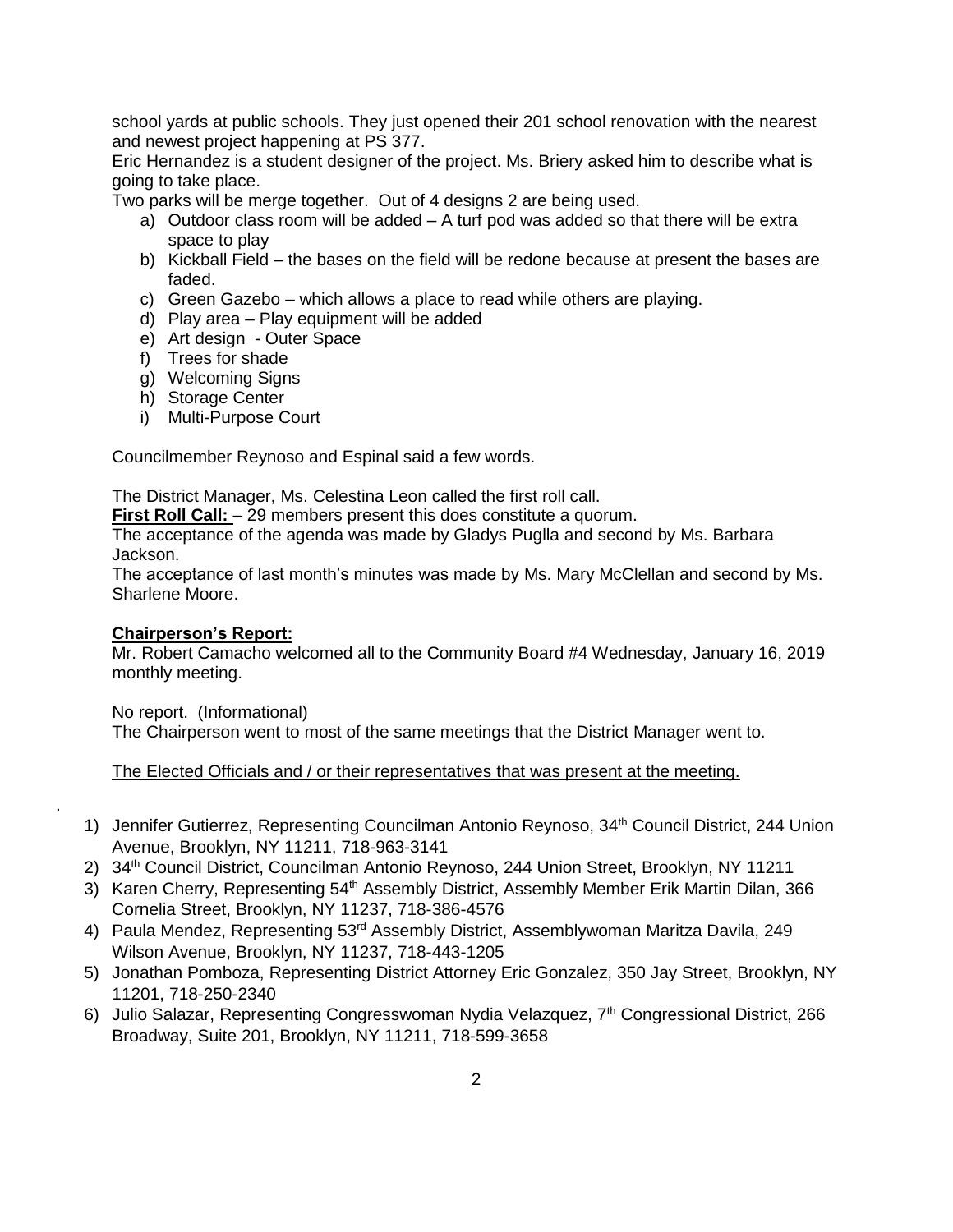- 7) Marcus Harris, Representing Brooklyn Borough President Eric Adams, 209 Joralemon Street, Brooklyn, NY 11201, 718-802-3700
- 8) Boris Santos, Representing Senator Julia Salazar, 18<sup>th</sup> Senatorial District, 1068 Broadway, Brooklyn, NY 11207, 917-370-4440

The DM acknowledge the presence of the District Manager of Brooklyn Community Board #3 Mr. Henry Butler. She asked him if he wanted to say a few words.

Mr. Henry Butler: SAVE-THE-DATE – Who Will Be the Next Public Advocate? Public Advocate Debate, January 31, 2019, 7pm to 10pm (doors open at 6pm), at the Historic Boys and Girls High School, 1100 Fulton Street, Brooklyn, NY 11213.

23 candidates are presently on the ballads.

RSVP: [https://vidapubadvocatedebate.eventbrite.com](https://vidapubadvocatedebate.eventbrite.com/) 

Rezoning: Bedford Stuyvesant was rezoned in 2007 and 2011. Mr. Butler worked with the then Chief of Staff, Antonio Reynoso and the former Councilmember Diana Reyna at the time. Mr. Butler offered the support of Community Board 3's Housing and Land Committee if Community Board 4 would like it.

Council Member Reynoso: Community Board #3 was one on the most informed and educated community boards when it came to how they were working on rezoning. He felt that it was community controlled, he suggested that the community board take Mr. Butler up on his offer.

Federal, State or City Agencies

- 1) Sergeant Anna Serrano, 83<sup>rd</sup> Precinct N.C.O. (Neighborhood Coordination Officer), 480 Knickerbocker Avenue, Brooklyn, NY 11237
- 2) PO Gomez and PO Velez, 83<sup>rd</sup> Precinct, 480 Knickerbocker Avenue, 718-574-1697
- 3) Commanding Officer DI Dan Dooley,, 83<sup>rd</sup> Precinct, 480 Knickerbocker Avenue, Brooklyn, NY 11237
- 4) Tiara Mack, RiseBoro, SBS (Small Business Services) Work with Knickerbocker Avenue Merchants. 646-374-3118, [TMack@RiseBoro.org](mailto:TMack@RiseBoro.org)
- 5) Luke Griffin, , Bushwick Podcast, 724-484-3493, Website: [WWW.HearBushwick.com](http://www.hearbushwick.com/)
- 6) Raul Rubio, DOHMH, Thrive New York, Mental First Aide Training, 646-988-8639.

Deputy Inspector Dan Dooley: DI Dooley just left command at PSA3. He covered all the NYCHA developments from the Brooklyn Bridge, the Farragut Housing all the way to Hope Gardens, for two years. Before that he was the executive officer, Manhattan South Narcotics. He covered all the vice modules, major case narcotics and gang teams over in Manhattan South. DI Dooley has an extensive background in investigations. He also does consultant work for homeland security so he knows a little bit about counterterrorism. He stated that he has had a hat in many things and feels that he is well-rounded as a commanding officer. He was born and raised on Cooper Avenue and  $80<sup>th</sup>$  Avenue, so the community is near and

dear to his heart. He thanked everyone for welcoming him and stated that he is looking forward in working with everyone.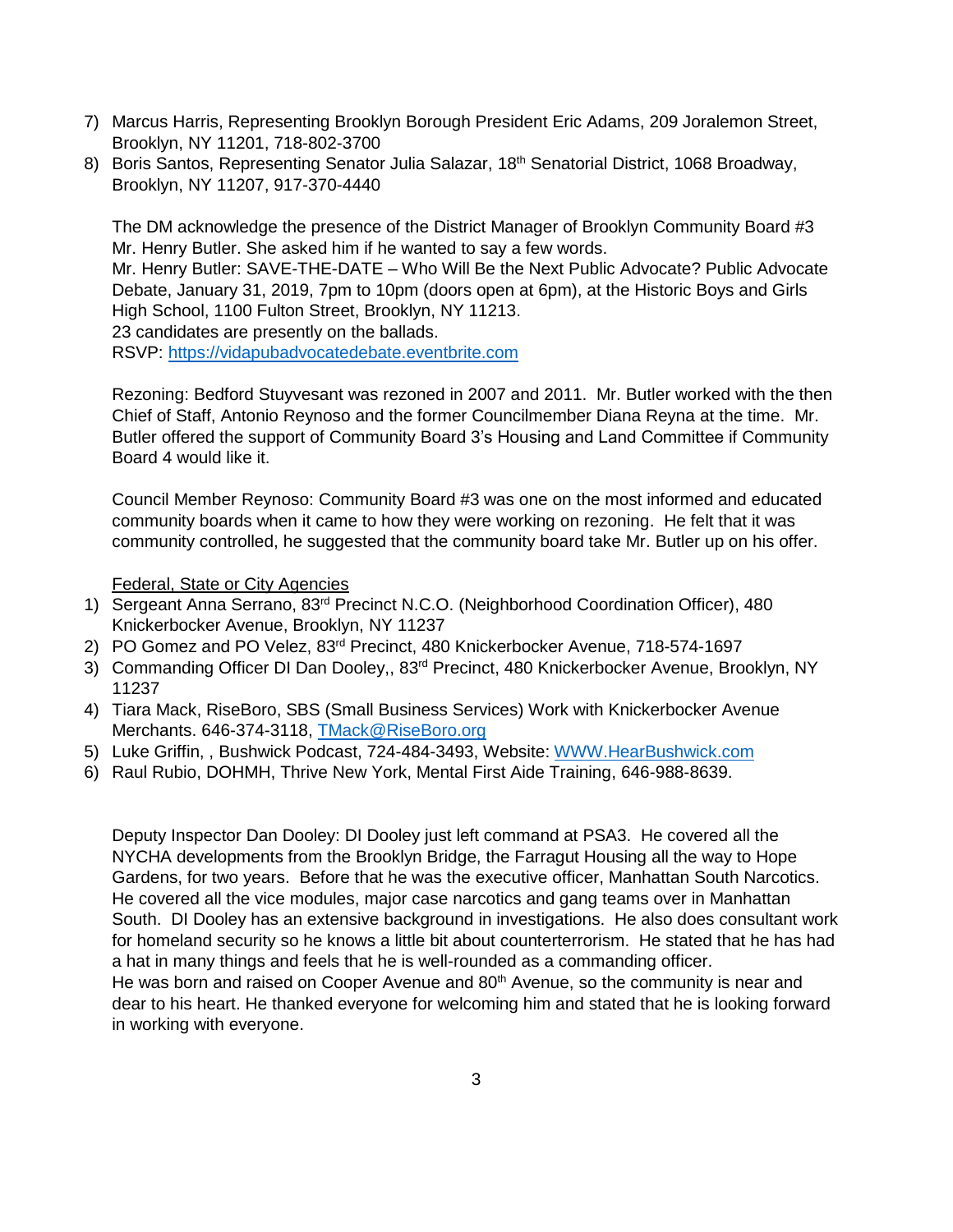Sergeant Anna Serrano, 83<sup>rd</sup> Precinct N.C.O. (Neighborhood Coordination Officer): In attendance with her are:

- $\triangleright$  PO Fredrick Nelson Sector Charlie: Covers Himrod to Flushing from Broadway to Wilson Avenues, 917-514- 7641
- PO Ram Roop & PO Shankar Sector Boy
- PO Sweeney : Administer Officer
- ▶ PO Gomez: Community Affairs Unit

Sergeant Serrano asked that everyone come to their "Build A Block" meetings so that they can learn about the sectors where they live.

President and CEO, Mr. Ramon J. Rodriquez - Update on Wyckoff Heights Medical Center: The Wyckoff Heights Medical Center's sister hospital is Woodhull Hospital which Mr. Rodriquez stated is a great hospital.

Wyckoff Heights Hospital will be 130 years old this year.

7 years ago they were told that Wyckoff Heights Hospital was unnecessary and that there would be a merger, however 7 years later the hospital has had:

- \* 92,000 emergency department visits
- \* 162,000 outpatient visits
- \* 14,000 patients whom they have treated in the hospital

At a time when many hospitals are experiencing significant reductions in resources and services, Wyckoff Heights Medical Center continues to respond to the growing healthcare needs of the community they serve. All new beds were purchased, along with new furniture in some places and old furniture in other places. However, you do not take care of people with just good equipment, stated Mr. Rodriquez. The hospital has acquired new equipment and have expanding clinical programs. Recent improvements include addition of an on-site MRI to ensure that community residents do not have to travel outside the neighborhood to access advance radiologic procedures, establishment of a cardiac catheterization lab for definitive diagnostic tests that assess coronary circulation and overall heart function. A discrete Women's Health Center that offers a comprehensive range of obstetrical and gynecological services in maximum privacy and comfort for female patients of all ages.

Mr. Ramon Rodriquez mentioned the Chief Nursing Officer, Catherine Gallegly – Simon, who has been the Chief Nursing Officer for 5 years, who could not be here.

Mr. Rodriquez brought with him the Chief Medical Officer: Dr. Gustavo Del Toro – he is a pediatric oncologist hematologist, and Chief Counsel, Mr. Kevin Smyley.

The hospital has improved in three distinct areas:

- I. Dr. Ralph Ruggiero, Chief of Obstetrics and Gynecology: a little over 1400 babies were delivered at the hospital last year
- II. Dr. Koehler: Cancer Center and other areas
- III. Dr. Leaque Ahmed, MD, FACS: Is a fellowship trained Endocrine and Bariatric Surgeon. He has assumed the position of Chairman of Surgery at Wyckoff Heights Medical Center. Prior to his arrival to the hospital, Dr. Ahmed served as the Chief and Chair of Surgery at Harlem Hospital for over 22 years. His clinical and research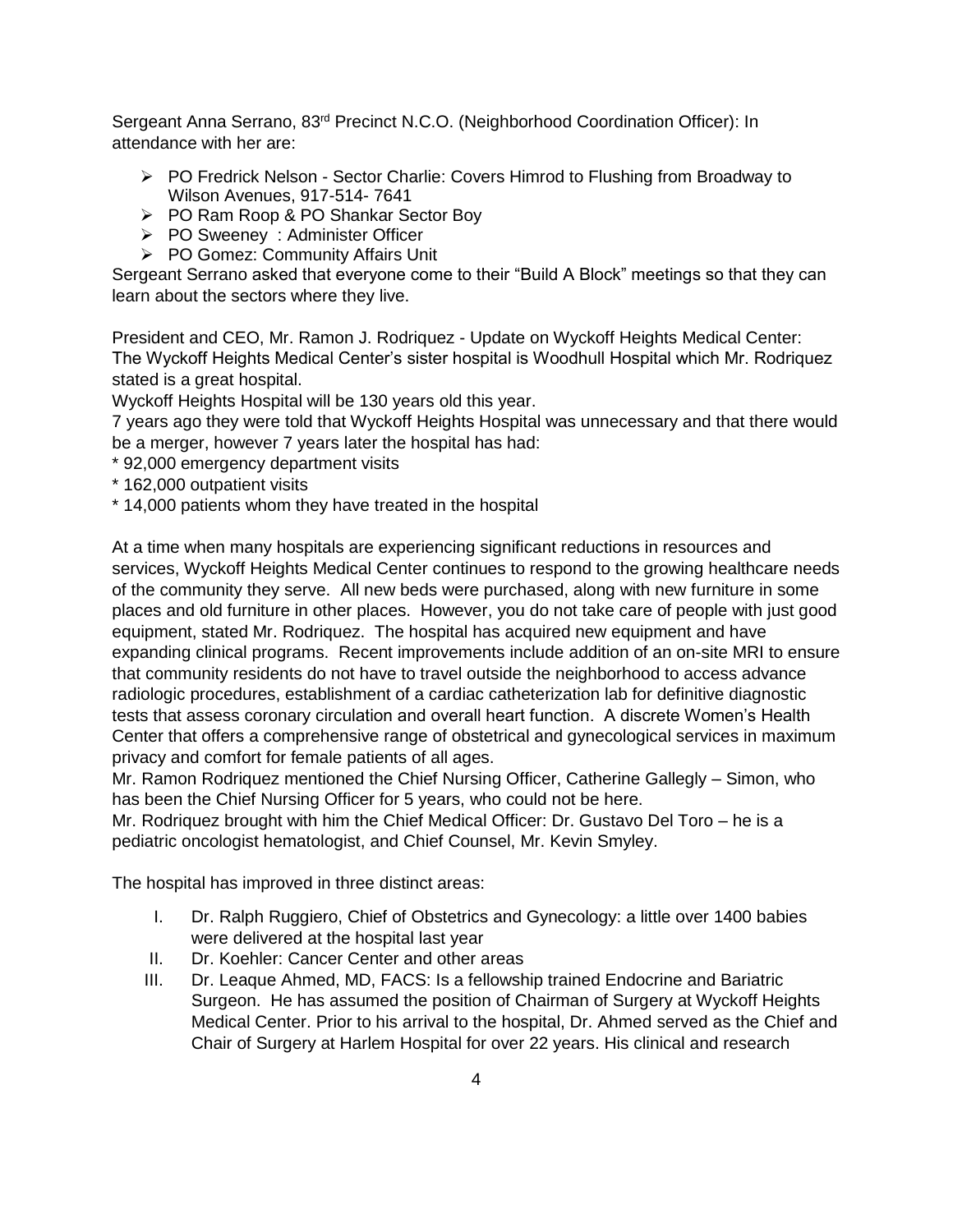interest includes Weight loss surgery, Endocrine surgery and Surgical oncology. He had established a comprehensive bariatric surgery program at Harlem Hospital and has performed over 4000 operations with great outcomes. In additions Dr. Ahmed has trained multiple surgical residents successfully. For an appointment call: 718- 907-8308

Dr. Ralph Ruggiero: Things have changed since you have last tried the institution stated the doctor. He asked that you know of anyone who is pregnant or in need of women's health to give them a try at any one of their sites. He brought with him, Juana Cuevas, MD. Doctor Cuevas runs the Women's Health Center.

Juana Cuevas, MD: They have achieved patient-centered medical home certification. They try to provide comprehensive care to the women that attend. They have psychological services, mammogram on-site, high risk pregnancy with a maternal fetal medicine doctor with ultrasonography. They take in walk-in patients every day.

Sharon L Koehler, DO, FACS, newly acquired Breast Surgeon: Breast Cancer is very, very serious she stated. One out of eight women will be diagnosed. Wyckoff Heights Medical Center has an amazing team to take care of everybody. She has a great radiology team. They did over 5,000 mammograms to help screen for breast cancer just last year.

Don't believe the myths that are out there she said, like: Don't believe that if you feel a lump in your breast that it is cancer, it might not be and don't believe that if you do not have a family history of cancer that you cannot get it.

Dr. Ahmed: He came to the US in 1995, and left Harlem Hospital in December 2018.

# **District Manager's Report**:

The District Manager, Ms. Celestina Leon took the opportunity to thank all of the board members for their hard work and time. She also thanked the familiar faces that are frequently at the Community Board meetings.

(For her report please call the Community Board)

# **Committee Reports:**

**Civic and Religious Committee (CRC),** Committee Chairperson Ms. Elvena Davis, Vice Co-

Chair, Mr. Ernest Estime

Meeting: Thursday, January 10, 2019, 1420 Bushwick Avenue, Suite 370, Brooklyn, New York 11207-1422, 3:08PM

Board Members in Attendance: Committee Chairperson, Ms. Elvena Davis, Rev. Grace Aytes and Mr. Ernest Estime via phone call

Others in Attendance: CB 4 Chairperson, Mr. Robert Camacho; District Manager and Celestina Leon

Members Excused: Virgie Jones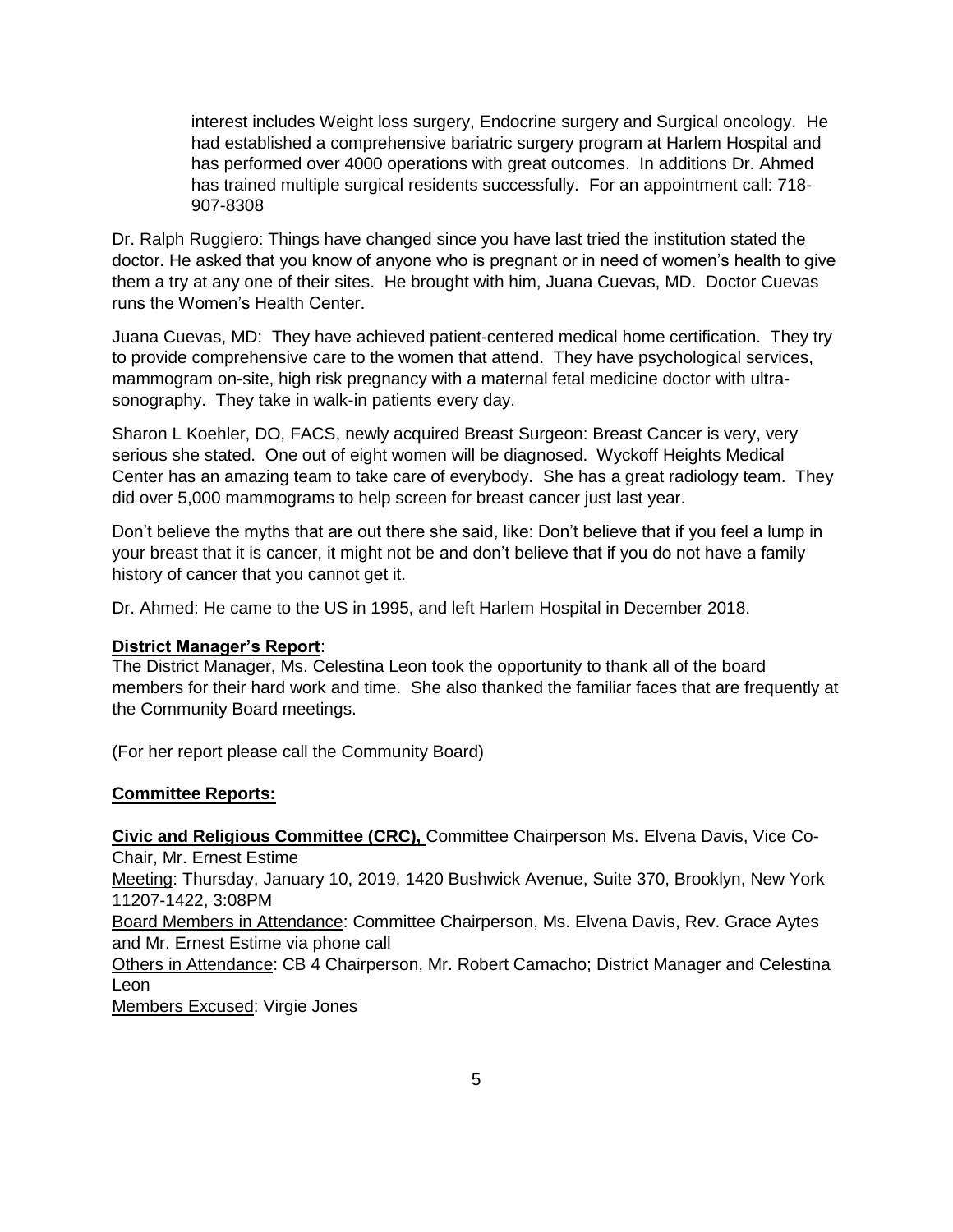Items Discussed:

Ms. Elvena Davis, Committee Chair opened the meeting with a round of introductions. She then moved to the first agenda item, summarizing that the committee has since discussed:

1) The Street Co-naming Request for Akeal Christopher

Since the request does not meet the criteria for a Street Co-naming, the CRC Committee asked the full board for their recommendations. Various recommendations were shared. One recommendation from Mr. Wright suggested adding a plaque to the Verizon building on Gates. Elvena has asked Mr. Wright to gather more information, as Verizon likely owns the building. The board will seek other ways to honor Akeal Christopher.

Questions of concern: Permission is needed Who will make the plaque? Who would maintain it? Who will pay for it?

Ernest – The Borough President mentioned the opportunity to apply for grants. The CRC Committee will find a way to team up with the Arts Committee to see what can be done for a mural or plaque. In regards to having capital, the board could reach out to the Borough President.

Elvena – However Ms. Christopher would have to apply for the grant. The CRC would have to meet with the ACC to see if we can come up with financing for the plaque.

Rev. Aytes – Stated that whatever could be done it should be stationary; not something that will be taken down.

Ernest – another suggestion, bikers have a memorial. What I was thinking it wouldn't be a bike in some way. This will likely be the better solution out of other options. It could be on the corner, although it's not technically a street co-naming.

Elvena – the next meeting is February  $12<sup>th</sup>$  at 6pm.

District Manager – is there a motion from the committee on this item? Josh – I make a motion to deny the street co-naming with the stipulation that we champion alternative. Rev. Aytes – second. All in favor.

Preliminary Annual Parade and Shape-Up Bushwick Planning Discussion

A discussion on what the theme would be this year.

Ernest suggested spotlighting businesses.

Honorees? Outstanding business that has demonstrated significant commitment to the Bushwick community. (Research will be done and then the committee will decide)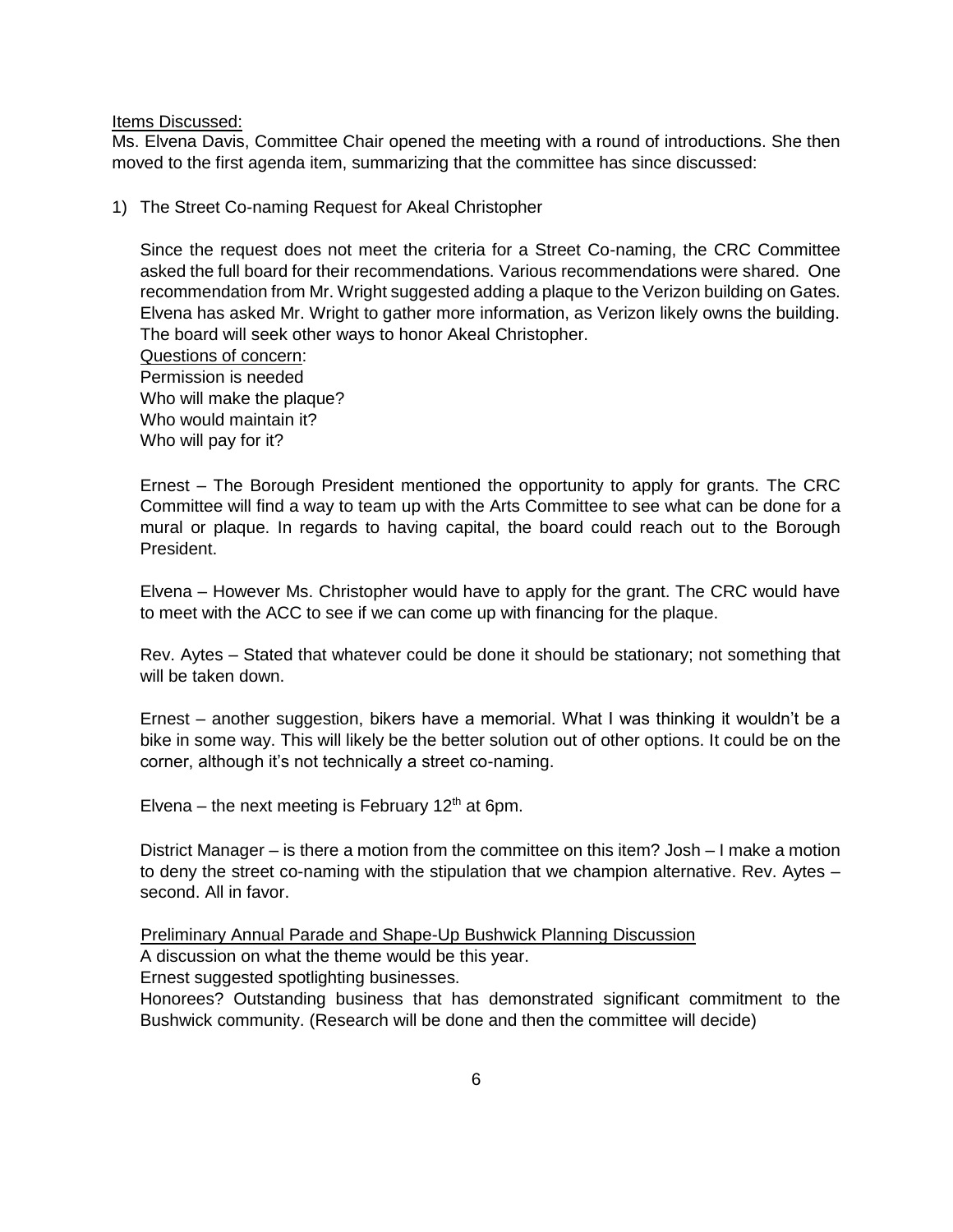Joshua & Elvena suggested – start including board members, as honorees. Robert, Ernest – Like Ms. Dent. Committee Chair, Elvena Davis – Everyone agrees on Ms. Dent and Nadine Whitted. All agreed.

### Old Business

Greenest Block Awards Outreach: Elvena will reach out to BBG to have Lawrence come out to the block associations. She will contact him and ask them to present. Robert suggested maybe in April.

Resource Fair for Churches: DM – Mr. Camacho and the District Manager will follow up with the Mayor's liaison, Ms. Jamila Pringle-Fynes. The purpose of the event is to bring resources and guidance from the city for the faith-based community. They will have access to more information on programming, such as health workshops and education, how to develop affordable housing, and more. More details soon to come. The suggested event date is still to be discussed, however, it will likely be in the spring.

## New Business

Joshua is part of an organization called Family First Friday. It commemorates with the first Friday in August. They are asking for a letter of support. The purpose is to promote healing and family.

Chairperson Mr. Camacho – Joshua will come before the committee next month and then the committee will make the recommendation before it goes to the full board.

### Announcements

District Manager: Bushwick Community Plan is holding an event on 1/12 from 11am to 1pm at the Diana H. Jones Senior Center (see the flyer for more information).

The EPTS Committee is hosting a town hall meeting on Monday, 2/4 at 6pm.

The EDC is hosting an MWBE Expo on Wednesday, 2/13 at the Hope Gardens Community Center.

Joshua: Julia Salazar the new State Senator will have an office in Bushwick. It will likely be on Putnam Ave and Wilson Ave.

Joshua Brown: Motion to adjourn the meeting. It was second by Rev. Aytes. All members present were in favor.

Meeting Adjourned: 4:01pm

**Economic Development Committee Meeting, (EDC),** Committee Chairperson, Mr. Odolph Wright; Vice-Chairperson, Mr. Desmonde Monroe

Meeting: Wednesday, January 9, 2019, 1420 Bushwick Avenue, Suite 370, Brooklyn, NY 11207-1422, 6:00PM

Board Member Present: Odolph Wright, Desmonde Monroe, Gardea Caphart, Michelle Hilliard, Julio Salinas.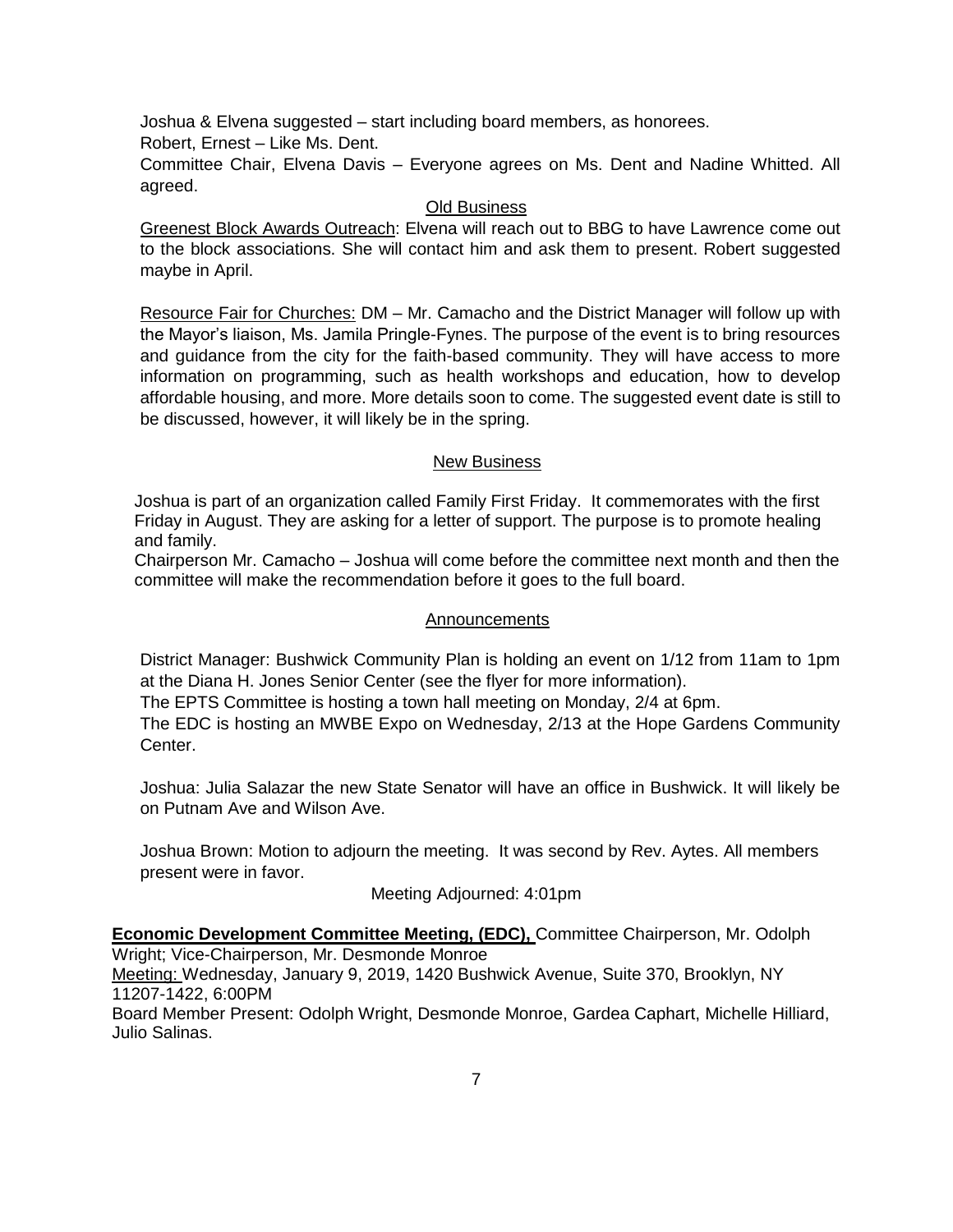Board Members Excused: Jamie Wiseman

Board Members Not in Attendance: Anne Guiney, Sharline Moore, Raul Rubio

Others in Attendance: Community Board 4 Chairperson, Robert Camacho; Celestina Leon, CB4 District Manager; Mr. Willie Morales, Community Board 4 Community Associate, Rawle Brown, Azra Samiee, Jay Solly, Ricardo Lopez

Desmonde Monroe-EDC Vice-Chairperson welcomed everyone and began with a quick round of introductions before moving to agenda item #1. Items Discussed:

#### **Overview**

Recap of CB4 MWBE and Small Business Resource Fair Planning Meeting: The CB4 EDC endeavors to plan an MWBE forum and small business resource fair. The event is scheduled for Wednesday, February 13, 2019 from 6pm to 8pm.

Desmonde Monroe-EDC Vice-Chairperson:

- I. Opened the conversation by saying the purpose of this meeting was to go over the logistics for the upcoming event and seeing where everything is at. The list is comprised of city agencies and private organizations. The committee vice-chair suggested that perhaps another round of outreach effort be done via emails and phone calls to potential function participants would be ideal. As it stands now the District Manager of CB4 would outreach to the city agencies and committee vicechair take cares of private organizations.
- II. The  $2^{nd}$  item talked about was about the support staff team which has to be assemble in order to help out with the setup and break down of the event. Since the Hope Gardens Community Center is the confirmed location for the event, once a walk over of the location is done which will be on Friday, January 11, 2019 at 5PM a more concrete plan can be developed in respect with the setup and break down.
- III. Topics for the event were discussed and as well as to who are going to be the presenters, the topics at this point are in the developmental stage at this moment and so far two presenters out of the desired five have already been identified, Mr. Rawle Brown from the Pace University Small Business Development Center and our very own board member Mr. Jamie Wiseman who will be talking about business in general and financing.
- IV. Refreshment of bottle of water and some type of food will be provided for the volunteers since they most probably would be coming straight from work.

### Old Business

### Industrial Areas/Manufacturing Business Study, Commercial Corridor Surveys

 $\circ$  Talk about a proposed study for those areas along with the just released North Brooklyn Industrial business zone study and will be making a presentation at the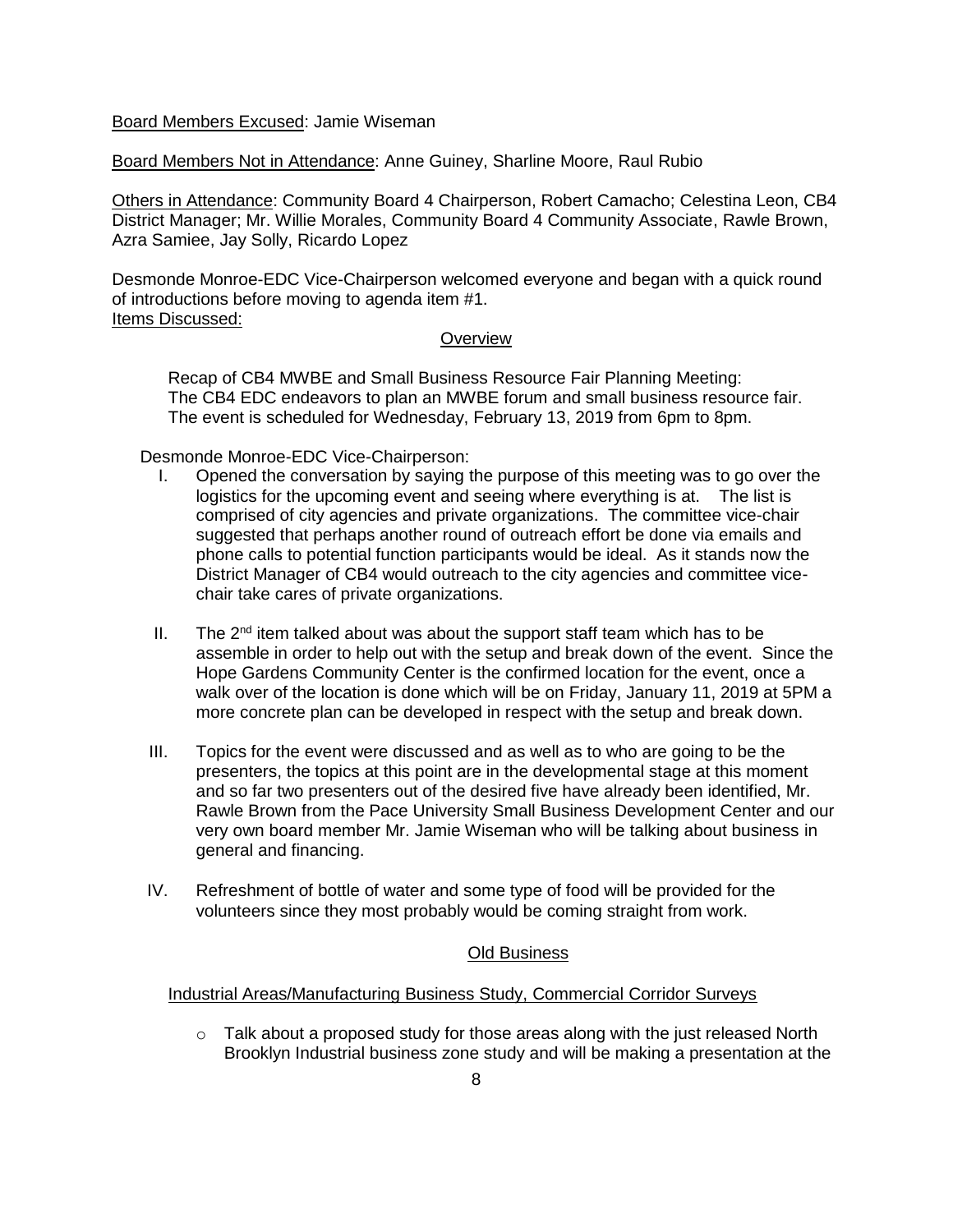February Housing and Land Use committee and the report is now available online. Only 2 portion of the IBZ is located in Bushwick along the Flushing Avenue borderline.

 $\circ$  The next committee meeting since the event will be happening in February will be on the 2<sup>nd</sup> Wednesday of the month on March 13<sup>th</sup>.

#### New Business

 $\circ$  Under new business Robert Camacho stated he attended the East New York rezoning meeting for the train station area. He stated some of the merchants made their concerns and desires known.

#### Announcements

- $\circ$  Bushwick Community Plan Event set for Saturday, January 12<sup>th</sup> at the Diana H. Jones Senior Center located on 9 Noll Street, Brooklyn, NY 11206 from 11:00am to 1:00, snacks and refreshments provided.
- o Desmonde Monroe asked for a motion to adjourn. Robert Camacho seconded the motion. All were in favor.

Meeting Adjourned: 7:24 P.M.

# **Environmental Protection/Transportation/Sanitation Community (EPTS)**, Committee Chairperson, Mr. Eliseo Ruiz; Committee Chairperson, Mr. Raul Rubio; and Mrs. Nancy Liao, Committee Vice Chairperson

Meeting: Thursday, January 10, 2019, 1420 Bushwick Avenue, Suite 370, Brooklyn, New York 11207-1422, 6:000PM

Members in Attendance: Mr. Raul Rubio, Ms. Jo-Ena Bennet, Ms. Louisa Chan, Mr. Eliseo Ruiz, and Mr. Jose R. Guzman

Others in Attendance: District Manager Ms. Celeste Leon; CB4 Chairperson, Mr. Robert Camacho

Excused: Ms. Nancy Liao Not in Attendance: John Scheaffer and Sufia Chowdhry

Mr. Rubio discussed the report. Old business was discussed. To read the EPTS report please contact the community board.

The District Manager opened the meeting with a quick round of introductions and moved to agenda item two after summarizing the first item, as the presenter from Bushwick Car Service was not present.

The board's office invited Bushwick Car Service to the meeting earlier in the week after asking them if they still needed a letter of no objection in order for them to renew their license. The representative indicated that they did.

The DM proceeded to ask the committee for their thoughts on the Mr. Ron Roth's streetscape study proposal.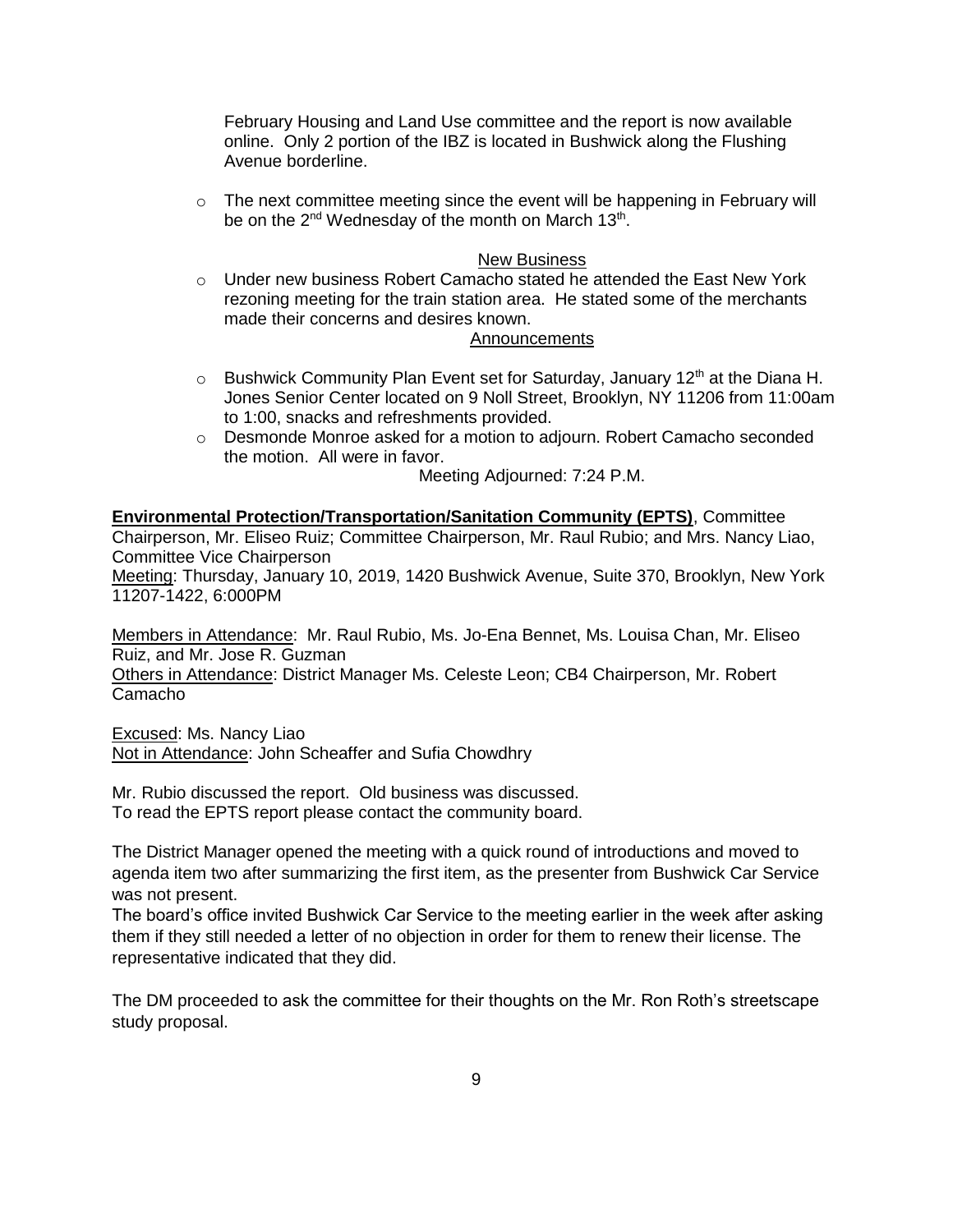A motion was made for the first agenda item to be invited to next month's meeting since they did not attend the present meeting.

Louisa – motion to table to the next month meeting. Eliseo seconded. All in the favor.

A motion to adjourn was made by Eliseo and second by Raul. Meeting Adjourned: 7:24pm

## **Recommendations:**

The District Manger asked the board vote on the Bushwick Community Plan, non URLURP. Related vote. This is a symbolic vote as stated earlier by the councilmember.

Mr. Robert Camacho motioned that the board vote on the BCP's plan, the full community plan with no exceptions.

The motion was second by Mr. Joshua Brown. All member present were in favor.

## **Old Business:**

Update By-laws. It has been 6 years since they were updated.

## **Announcements:**

Apply Online! Join the 2020 Census Team! [www.2020census.gov/jobs](http://www.2020census.gov/jobs) ; 1-855-562-2020 Federal Relay Service: 800-877-8339 TTY / ASCII [\(www.gsa.gov/fedrelay\)](http://www.gsa.gov/fedrelay)

The Federal Relay Service provides telecommunications services to allow individuals who are deaf, hard of hearing, and /or have speech disabilities to conduct official business with and within the federal government. The U.S. Census Bureau is an Equal Opportunity Employer. Excellent Pay, Flexible Hours, Paid Training and Temporary Positions

SAVE THE DATE! Who will become New York City's next Public Advocate? Public Advocate Debate, January 31, 2019, 7pm to 10pm. Doors open at 6pm. Location: Boys and Girls High School, 1700 Fulton Street, Brooklyn, NY 11213

RSVP: [HTTPS://Vidapubadvocatedebate.eventbrite.com](https://vidapubadvocatedebate.eventbrite.com/) 

Grow Brooklyn: IRS-Certified Volunteers Providing FREE TAX PREPARATION & FILING Call for an appointment: 1-347-682-5605

- Brooklyn Borough Hall, 2019 Joralemon Street, Brooklyn, NY 11201 Monday 12pm to 7pm Tuesday & Wednesday 10am to 2pm
- Brooklyn Coop RCU, 315 Grove Street, Brooklyn, NY 11237 –

Monday & Wednesday's 6pm to 8pm

Saturday and Sunday's 10am to 4pm

• St. John's Bread & Life, 795 Lexington Avenue, Brooklyn, NY 11221

 Tuesday & Thursday 6pm to 8pm Saturday & Sunday's 11am to 5pm